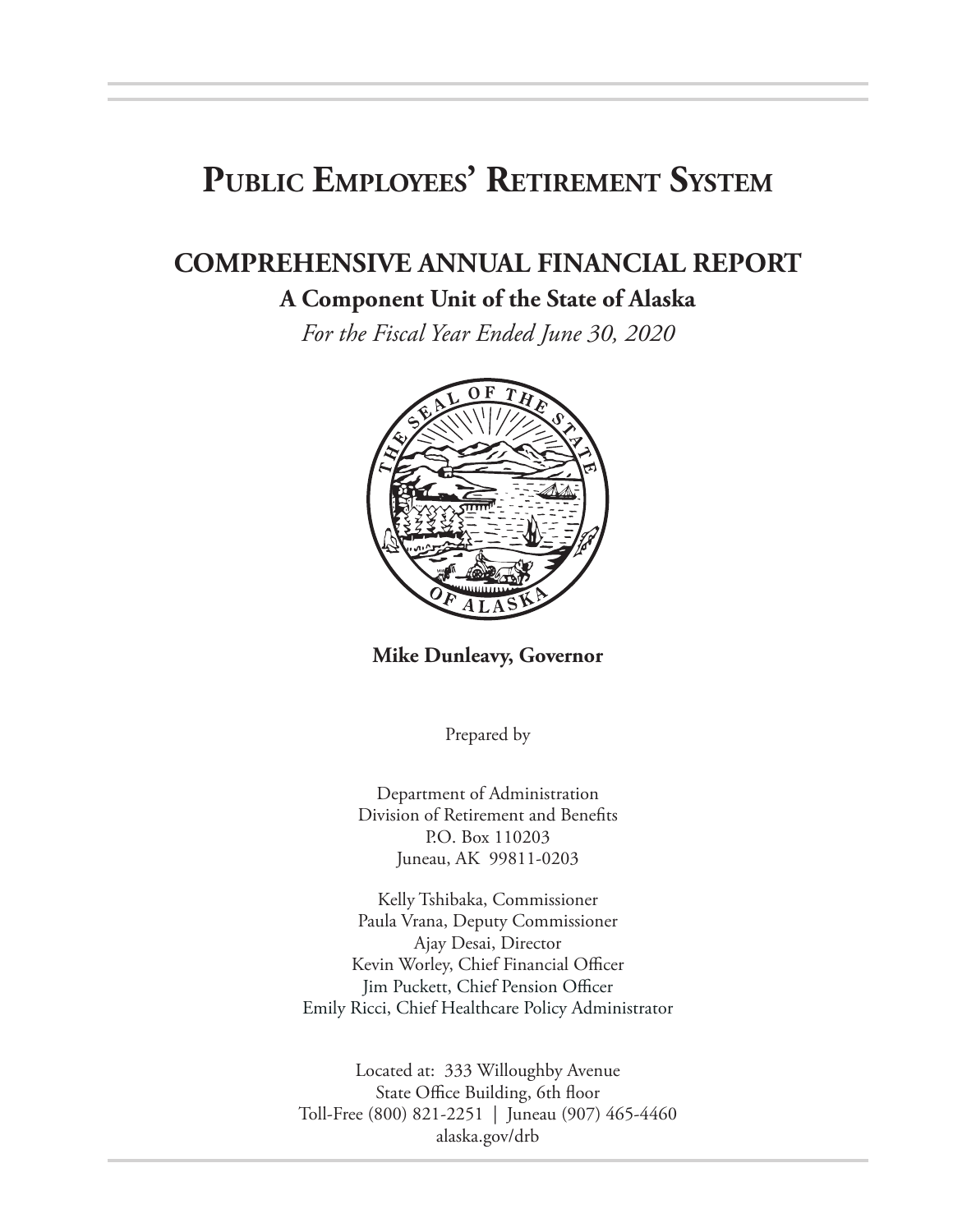

*The Alaska Department of Administration complies with Title II of the 1990 Americans with Disabilities Act (ADA). This publication is available in alternative communication formats upon request. To make necessary arrangements, contact the ADA Coordinator for the Division of Retirement and Benefits, at (907) 465-4460 or contact the TDD for the hearing impaired at (907) 465-2805.*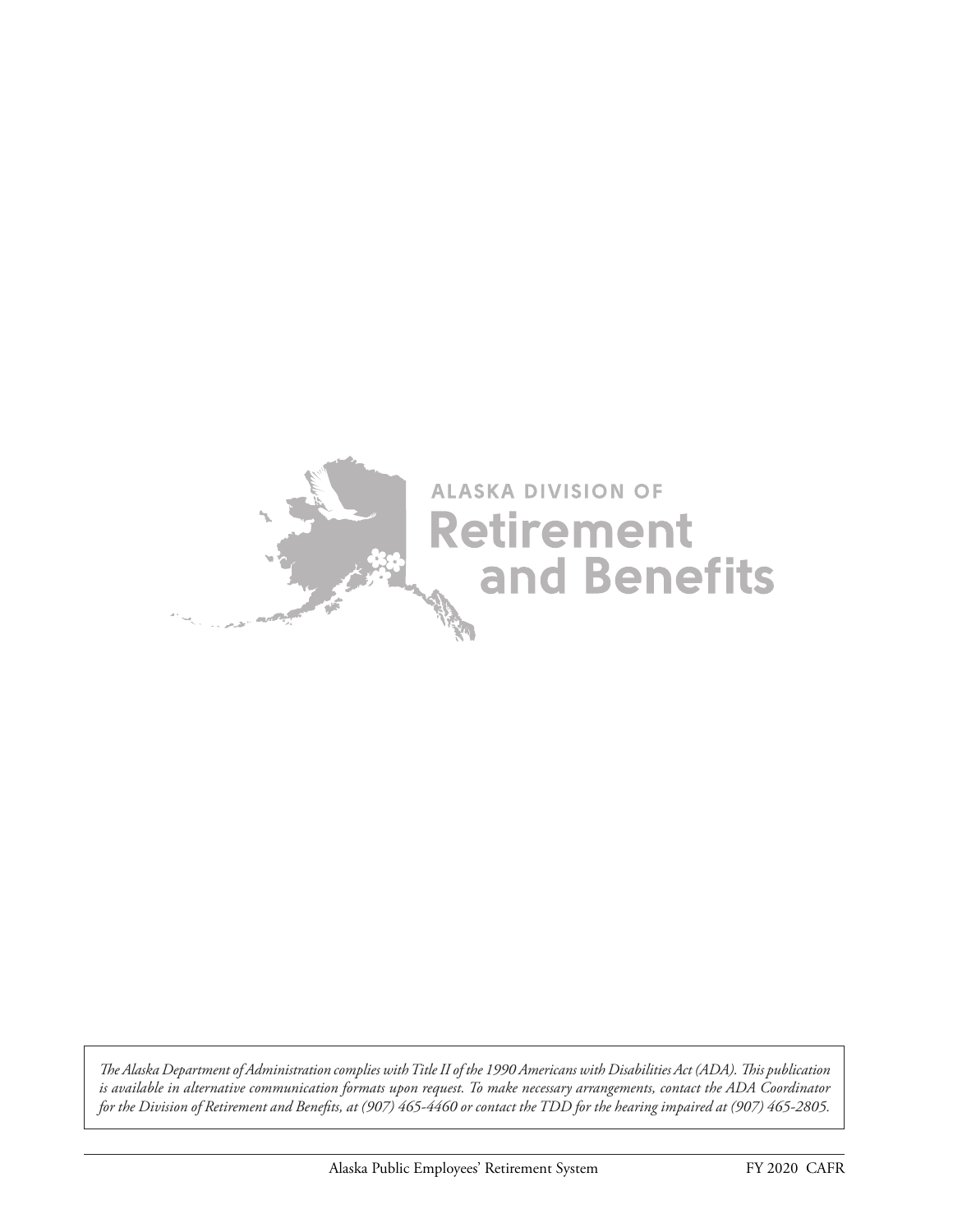#### **INTRODUCTORY SECTION**

| Public Pension Coordinating Council Public Pension Standards Award For Funding and Administration. 8           |  |
|----------------------------------------------------------------------------------------------------------------|--|
|                                                                                                                |  |
|                                                                                                                |  |
|                                                                                                                |  |
| <b>FINANCIAL SECTION</b>                                                                                       |  |
| Independent Auditors' Report (and according to the control of the control of the control of the control of the |  |
| <b>Basic Financial Statements</b>                                                                              |  |
|                                                                                                                |  |
|                                                                                                                |  |
| Notes To Financial Statements - An Integral Part of the Basic Financial Statements                             |  |
|                                                                                                                |  |
|                                                                                                                |  |
|                                                                                                                |  |
|                                                                                                                |  |
|                                                                                                                |  |
|                                                                                                                |  |
|                                                                                                                |  |
|                                                                                                                |  |
| Required Supplementary Information (Unaudited)                                                                 |  |
| Schedule of Changes in Employer Net Pension Liability and Related Ratios - Defined Benefit Pension Plan 52     |  |
| Schedule of Employer and Nonemployer Contributions - Defined Benefit Pension Plan 53                           |  |
|                                                                                                                |  |
| Schedule of Changes in Employer Net OPEB Liability and Related Ratios -                                        |  |
|                                                                                                                |  |
| Schedule of Employer and Nonemployer Contributions - Alaska Retiree Healthcare Trust Plan 57                   |  |
| Schedule of Changes in Employer Net OPEB Liability and Related Ratios -                                        |  |
|                                                                                                                |  |
| Schedule of Employer and Nonemployer Contributions - Occupational Death and Disability Plan 61                 |  |
|                                                                                                                |  |
| Schedule of Changes in Employer Net OPEB Liability and Related Ratios - Retiree Medical Plan  64               |  |
| Schedule of Employer and Nonemployer Contributions - Retiree Medical Plan  65                                  |  |
|                                                                                                                |  |
| <b>Notes to Required Supplementary Information</b>                                                             |  |
|                                                                                                                |  |
| Note 2 - Changes in Actuarial Assumptions, Methods, and Benefits Since the Prior Valuation  79                 |  |
| <b>Supplemental Schedules</b>                                                                                  |  |
|                                                                                                                |  |
|                                                                                                                |  |